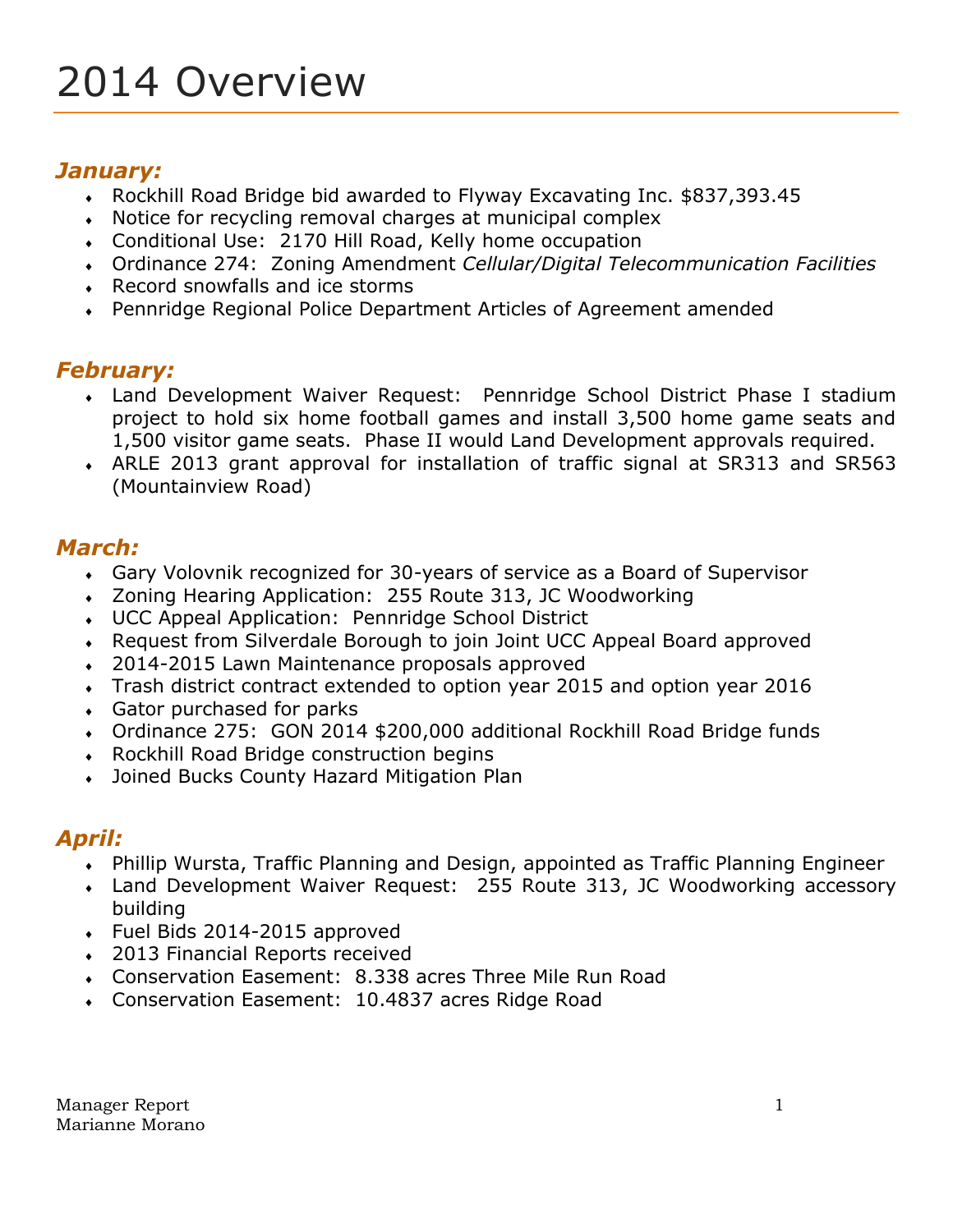# *May:*

- Temporary no parking signs placed on Three Mile Run Road: site distance visibility hazard from pedestrians observing Bald Eagle nesting site
- Creekview Drive repair due to heavy rainfall
- Purchase of 5-ton dump truck approved \$127,155
- Metal roof at 1802 Ridge Road bid awarded to KPI2 Contractors, Inc. for \$22,600
- Paving Old Bethlehem Pike from Forrest Road to Holly Drive bid awarded to Blooming Glen Contractors \$153,165.70

## *June:*

- Bucks County Covered Bridge Society held 140<sup>th</sup> Mood's Covered Bridge Anniversary event
- June 2013 Community Vision Session presentation by Bucks County Senior Planner Dave Sebastian
- Land Development Waiver request: Pennridge School District, vestibule
- Land Development Waiver request: Faith Baptist Church, trailer
- Land Development Waiver request: Perkasie Regional Authority, generator
- Sign Maintenance Policy adopted
- 2000 Open Space note approved for early payoff
- CD 18-month Investment \$595,000
- Spring yard waste collection completed
- $\cdot$  Pennridge Airport 6<sup>th</sup> Amendment Agreement executed

# *July:*

- Pennridge School District approved freeze on real estate taxes on preserved properties
- ARLE 2012 grant completed. Signal improvements at SR313 and Fifth Street

## *August:*

- Rockhill Road Bridge opening ceremony August 1, 2014
- PA Statewide Historic Preservation presentation
- Alternatives in Police coverage explored